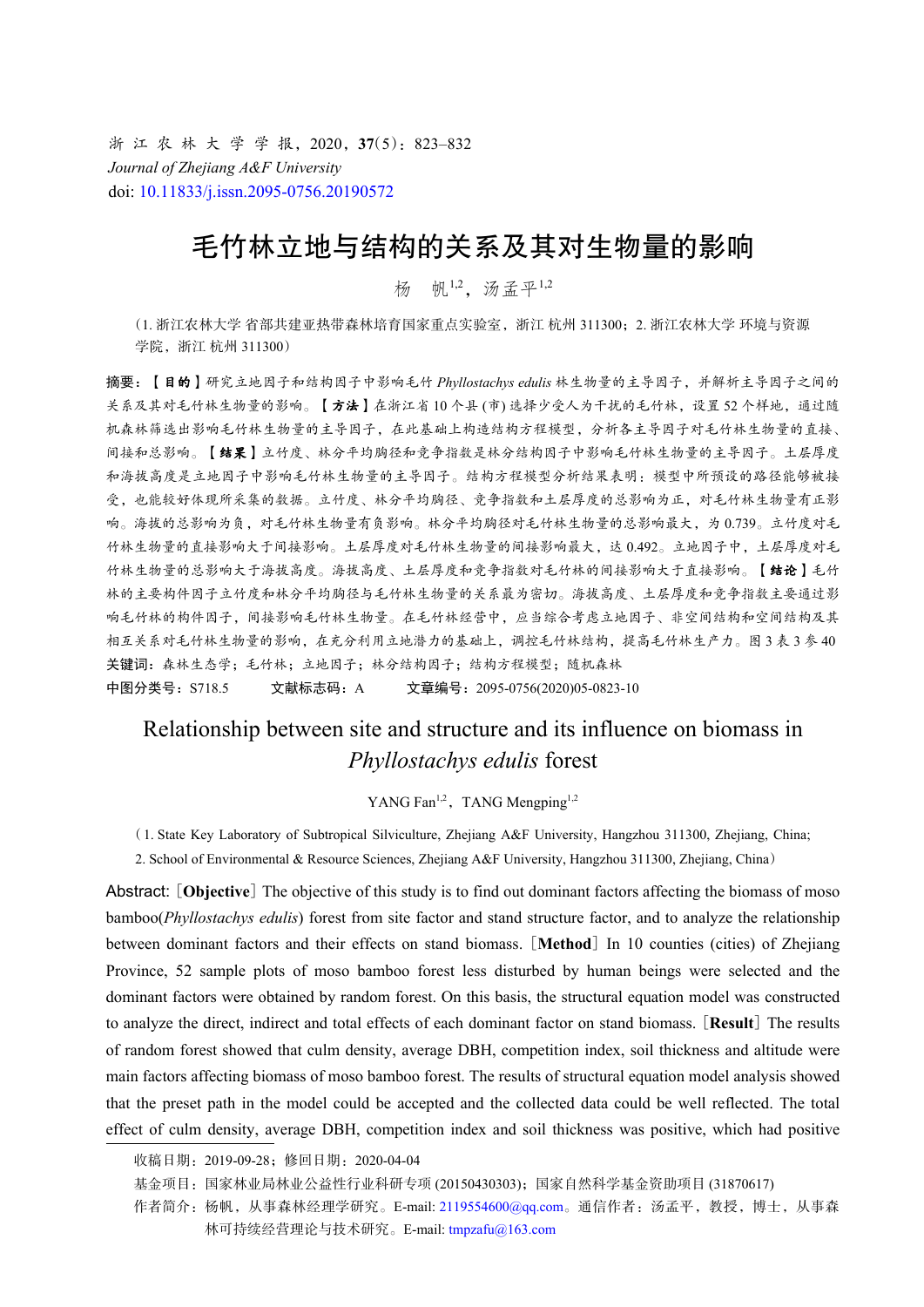effect on the biomass of moso bamboo forest. The total effect of altitude was negative, which had negative effect on the biomass of moso bamboo forest. The total effect of average DBH was biggest, which was 0.739. The direct effect of bamboo degree on the biomass of moso bamboo forest was greater than indirect effect. The direct effect of culm density was greater than indirect effect. The indirect effect of soil thickness was biggest, reaching 0.492. Among the site factors, the total effect of soil thickness on the biomass of moso bamboo was greater than that of altitude. The indirect effect of soil thickness, altitude and competition index was greater than the direct effect. [**Conclusion**] The main component factors of moso bamboo forest, such as culm density and average DBH, are most closely related to the biomass of moso bamboo forest. Altitude, soil thickness and competition index indirectly affect the biomass of moso bamboo forest through the component factors of moso bamboo forest. In the management of moso bamboo forest, the influence of site factors, non-spatial structure, spatial structure and their interrelations on the biomass of moso bamboo forest should be considered comprehensively, and the structure of moso bamboo forest should be adjusted on the basis of making full use of the site potential in order to improve the productivity of moso bamboo forest. [Ch, 3 fig. 3 tab. 40 ref.]

Key words: forest ecology; *Phyllostachys edulis* forest; site factor; stand structure factor; structural equation model; random forest

毛竹 *Phyllostachys edulis* 林是中国南方一种重要的森林类型,具有生长快、周期短、产量高、用途 广等特点。毛竹生物量的研究历来是竹类研究的一项重要内容,也是研究竹林生态系统物质循环的基 础,对于评价毛竹的生产力及提高营林水平和综合利用其产品都有着重要的意义[[1\]](#page-7-0)。毛竹林生物量不仅 是反映林地生产力的指标,也是度量生态功能如碳储量的重要因子[\[2](#page-7-1)]。立地是森林生长发育的重要物质 基础<sup>[\[3](#page-7-2)]</sup>。范叶青等<sup>[[4\]](#page-7-3)</sup> 研究发现: 坡向、坡位对毛竹林分生物量有显著影响。王晨<sup>[[5\]](#page-7-4)</sup> 研究表明: 不同海拔 高度毛竹林的地上生物量存在显著差异。林分结构是林分功能的基础和表现<sup>[\[6\]](#page-7-5)</sup>。在一定立地和经营管理 条件下,毛竹林生物量取决于竹林结构,合理的竹林结构能够提高竹林的产量[\[7](#page-8-0)]。根据是否与毛竹的空 间位置有关,毛竹林分结构可分为空间结构和非空间结构。刘恩斌等[[8](#page-8-1)] 研究发现:影响毛竹林分生物量 的主要非空间结构因子依次是毛竹株数与林分平均胸径。汤孟平等<sup>[\[9](#page-8-2)]</sup> 研究发现: 近自然毛竹林的空间结 构与生物量之间存在不可忽视的关系。以上研究表明立地因子和林分结构与毛竹林生物量有密切的关 系。但是,现有研究仅从立地因子、林分非空间结构或空间结构单一方面分析毛竹林生物量的主要影响 因子,而关于立地因子、林分空间结构和非空间结构对毛竹林生物量的综合影响研究尚少见报道。分析 多因子对因变量的综合影响,应当包括确定主导因子以及分析主导因子的直接和间接影响。目前,主要 采用相关分析、回归分析、方差分析等方法,确定影响毛竹林[生](#page-7-3)物量的主导因子。方差分析可以判断各 因子对毛竹林生物量是否具有显著影响,但无法评估影响大小[[4](#page-7-3)]。相关分析能[够](#page-8-1)[描](#page-8-3)述各因子与毛竹林生 物量之间关系的密切程度,但没有考虑各因子之间的相互关系对生物量的影响[\[8](#page-8-1), [10](#page-8-3)]。回归分析可以分析 因变量与多个自变量的关系,通过回归系数和显著性统计可以揭示各因子对毛竹林生物[量的](#page-8-3)影响大小, 但对多重共线性敏感,且理论上的假[设限](#page-8-4)制也较苛刻,如变量独立[性、](#page-8-5)正态性、线性等[\[10\]](#page-8-3)。随机[森林](#page-8-6) (random forest, 简称 RF) 是由 BREIMAN<sup>[\[11](#page-8-4)]</sup> 提出的一种基于分类树的算法<sup>[\[12](#page-8-5)]</sup>, 可以评估解释变量的重要性<sup>[[13\]](#page-8-6)</sup>。 由于随机森林在理论上的假设限制[较](#page-8-7)回归分析宽松,且具有不容易陷入过拟合、对变量的多[元](#page-8-8)[共](#page-8-9)线性不 敏感、对数据集的适应性强等优点[\[14](#page-8-7)],因此,被广泛应用于评估变量的重要性和变量的筛选[[15−](#page-8-8)[17](#page-8-9)]。但将 随机森林应用于筛选出立地因子、林分空间结构和非空[间](#page-8-10)结构中影响毛竹林生物量的主导因子研究尚少 见报道。随机森林虽然考虑了解释变量之间的交互作用[\[18\]](#page-8-10),但随机森林依然无法解析解释变量对因变量 的直接、间接和总影响。结构方程模型 (structural equation model,简称 [SE](#page-8-11)M) 整合了路径分析、验证性 因子分析与一般统计检验方法,可同时分析一[组](#page-8-12)[具](#page-8-13)有因果关系的方程式[\[19](#page-8-11)],可以用来揭示解释变量间的 复杂关系及其对因变量的直接、间接和总影响[[20](#page-8-12)[−21\]](#page-8-13)。近年[来](#page-8-14)[,](#page-8-15)结构方程模型已广泛应用于分析气候、土 壤、林分结构等因素对森林生物量的直接、间接和总影响[[22−](#page-8-14)[23](#page-8-15)]。因此,将结构方程模型应用于分析影响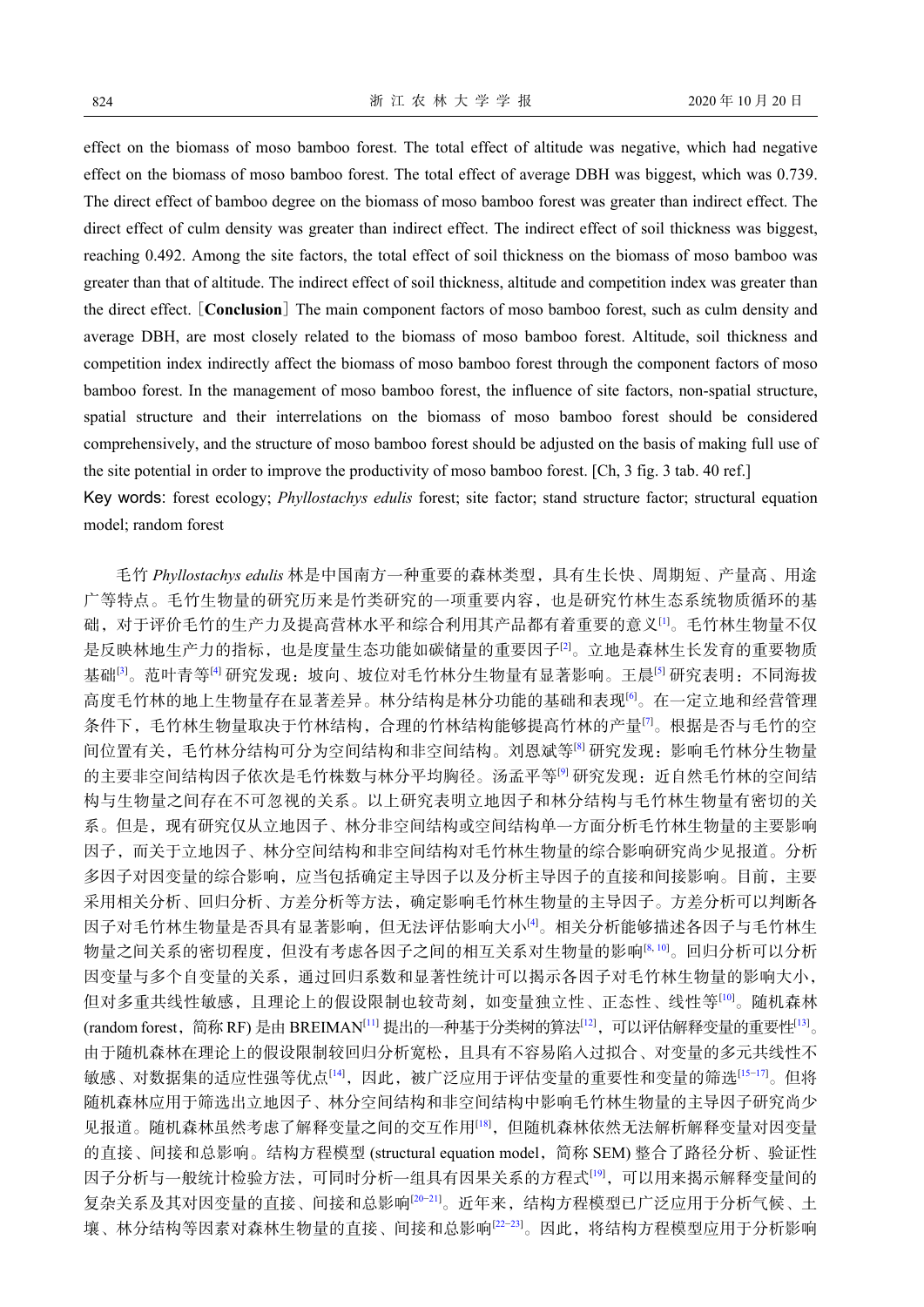毛竹林生物量的主导因子对毛竹林生物量的直接、间接和总影响的研究值得探讨。本研究以浙江省少受 人为干扰的毛竹林为对象,通过随机森林从立地因子、林分非空间结构因子和空间结构因子中筛选出影 响毛竹林生物量的主导因子。在此基础上,建立毛竹林生物量与主导因子的结构方程模型,揭示主导因 子对毛竹林生物量的直接、间接和总影响,旨在为毛竹林可持续经营提供理论依据。

1 研究区与研究方法

#### **1.1** 研究区概况

浙江省地处中国东南沿海 (27°06′~31°11′N, 118°01′~123°10′E), 东临东海, 南接福建, 西与江西、 安徽相连,北与上海、江苏接壤。陆地总面积 10.18 万km2, 约占全国的 1.06%, 其中: 山地和丘陵占 70.4%,平原和盆地占 23.2%,河流和湖泊占 6.4%,故有"七山一水二分田"之说。在全国植被分区上 属于中亚热带常绿阔叶林北部亚地带和南部亚地带,主要植被为针叶林、针阔混交林、阔叶林、灌木林 和竹林。地带性植被为中亚热带常绿阔叶林。

根据 2017年《浙江省森林资源及其生态功能价值公告》: 全省森林 605.68 万hm<sup>2</sup>, 森林覆盖率为 60.96%。竹林面积 91.02 万hm<sup>2</sup>,占森林面积的 15.03%。毛竹林面积 79.75 万hm<sup>2</sup>,占竹林面积的 87.62%。 **1.2** 数据来源

2017−2019 年,根据浙江省森林资源一类调查的系统抽样样地中的毛竹林样地分布较多的 10 个县 (市、区) 为调查区域 ([表](#page-2-0) [1\)](#page-2-0),包括:浙江南部的丽水市庆元县和温州市泰顺县,西部的衢州市常山县, 中部的金华市武义县和绍兴市诸暨市,东部的宁波市宁海县和台州市黄岩区以及北部的湖州市安吉县、 杭州市临安区和宁波市余姚市。在调查区域内,选择少受人为干扰的近自然毛竹林,设置 10 m×10 m 的 样地共 52 个,对每个样地进行每木调查,测定胸径、年龄、胸高节长等因子。根据样地每木调查结 果,按照胸径分布范围,在大、中、小径级各随机选取 1 株梢头完整且无病虫害的样竹,共 156 株。用 锯子在样竹根颈处将其伐倒,用皮尺测量竹高。自竹秆基部向上,将竹节从小到大依次编号,称之为节 号。用围尺测量每一个竹节的竹节长和竹节中央直径。用游标卡尺测量基部、胸高处和 1/2 高处东、 南、西、北的壁厚,取 4 个方位壁厚的平均值作为对应位置的壁厚。取 3 株样竹秆形结构因子的平均值 作为样地秆形结构指标。在样地中心挖取 1 个土壤剖面, 用围尺量取土层厚度。取表层土样 (0~ 20 cm) 作为样地土壤样品, 用自封袋保存好土样, 将样品带回实验室进行土壤理化性质测定。pH 采用 电位法测定;土壤有机质采用浓硫酸-重铬酸钾外加热法测定;碱解氮采用碱解扩散法测定;有效磷采 用盐酸-氟化铵法测定; 速效钾采用火焰分光光度法测定。

| Overview of the study area<br>Table 1 |                 |         |        |          |        |        |  |  |  |
|---------------------------------------|-----------------|---------|--------|----------|--------|--------|--|--|--|
| 地名                                    | 纬度(N)           | 经度(E)   | 年均气温/℃ | 年均降水量/mm | 样地数量/个 | 样竹数量/株 |  |  |  |
| 余姚                                    | $30^{\circ}03'$ | 121°09' | 16.2   | 1 3 6 1  | 8      | 24     |  |  |  |
| 临安                                    | 30°23'          | 118°51' | 16.4   | 1628     | 4      | 12     |  |  |  |
| 诸暨                                    | 29°43'          | 120°32' | 16.3   | 1 3 7 3  | 6      | 18     |  |  |  |
| 安吉                                    | 30°38'          | 119°40' | 15.8   | 1420     | 4      | 12     |  |  |  |
| 宁海                                    | 29°29'          | 121°25' | 16.4   | 1480     | 6      | 18     |  |  |  |
| 泰顺                                    | 27°30'          | 119°42' | 17.9   | 1670     | 4      | 12     |  |  |  |
| 黄岩                                    | 28°38'          | 121°17' | 17.0   | 1676     | 4      | 12     |  |  |  |
| 武义                                    | 28°54'          | 119°48' | 17.9   | 1 5 4 6  | 6      | 18     |  |  |  |
| 常山                                    | 28°51'          | 118°30' | 16.3   | 1 700    | 6      | 18     |  |  |  |
| 庆元                                    | 27°27'          | 119°30' | 17.4   | 1760     | 4      | 12     |  |  |  |

<span id="page-2-0"></span>

| 表 1 |  | 研究地区概况 |
|-----|--|--------|
|     |  |        |

#### **1.3** 林分结构指数的计算

根据是否与毛竹空间位置有关,毛竹林分结构包括空间结构和非空间结构。本研究选择立竹度 (样 地株数)、林分平均胸径、郁闭度、年龄均匀度、秆形结构因子作为林分非空间结构指标,以聚集指 数、竞争指数和年龄隔离度作为空间结构的基础指标。统计特征[见表](#page-3-0) [2](#page-3-0)。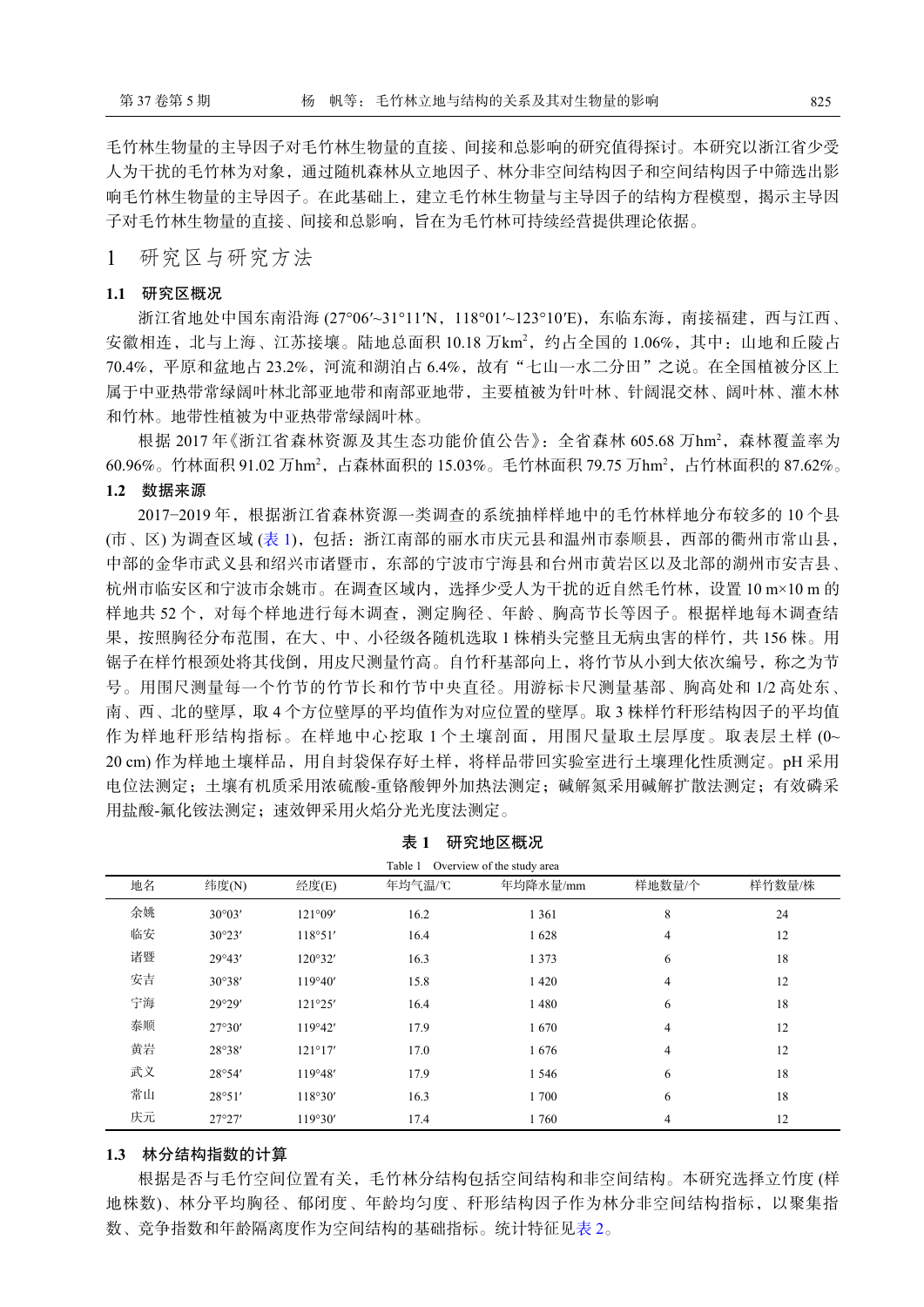<span id="page-3-0"></span>

| 表 2 毛竹林生物量、结构因子和立地因子描述性统计特征 |
|-----------------------------|
|                             |

|          | Descriptive statistical characteristics of structure factors of bamboo forests<br>Table 2 |                           |                                  |            |            |             |          |                                   |                              |          |                              |                                          |                                    |
|----------|-------------------------------------------------------------------------------------------|---------------------------|----------------------------------|------------|------------|-------------|----------|-----------------------------------|------------------------------|----------|------------------------------|------------------------------------------|------------------------------------|
| 统计<br>指标 | 年龄<br>均匀度                                                                                 | 林分平均 立竹度/                 | 胸径/cm $(k \cdot \text{hm}^{-2})$ | 郁闭度        | 竞争<br>指数   | 年龄<br>隔离度   | 聚集<br>指数 | 平均高/m                             | 平均<br>胸高竹                    | 平均<br>基部 | 平均<br>胸高                     | 平均<br>$1/2$ 高<br>节长/cm 壁厚/mm 壁厚/mm 壁厚/mm | 平均<br>1/2高<br>节号                   |
| 均值       | 0.86                                                                                      | 10.51                     | 4 000.00                         | 0.80       | 5.47       | 0.59        | 0.94     | 14.60                             | 22.70                        | 16.74    | 12.07                        | 6.57                                     | 28.00                              |
| 标准差      | 0.10                                                                                      | 1.28                      | 1 3 6 7 . 9 7                    | 0.09       | 1.38       | 0.11        | 0.12     | 1.68                              | 3.38                         | 1.99     | 12.37                        | 0.67                                     | 2.70                               |
| 极小值      | 0.66                                                                                      | 7.08                      | 1 600.00                         | 0.60       | 2.88       | 0.30        | 0.73     | 10.80                             | 16.40                        | 12.49    | 8.52                         | 5.25                                     | 24.00                              |
| 极大值      | 1.00                                                                                      | 12.94                     | 8 100.00                         | 0.95       | 8.81       | 0.84        | 1.24     | 18.40                             | 32.00                        | 21.97    | 99.22                        | 8.33                                     | 39.00                              |
| 变异系数     | 0.12                                                                                      | 0.12                      | 0.34                             | 0.11       | 0.25       | 0.18        | 0.13     | 0.11                              | 0.15                         | 0.12     | 1.02                         | 0.10                                     | 0.09                               |
| 统计<br>指标 | 平均<br>竹节数                                                                                 | 平均1/2<br>高竹节<br>$\pm$ /cm | 平均最<br>长竹节<br>K/cm               | 海拔<br>高度/m | 坡度/<br>(°) | 土层厚<br>度/cm | pH       | 土壤<br>有机质/<br>$(g \cdot kg^{-1})$ | 碱解氮/<br>$(mg \cdot kg^{-1})$ |          | 有效磷/<br>$(mg \cdot kg^{-1})$ | 速效钾/<br>$(mg \cdot kg^{-1})$             | 毛竹林<br>生物量/<br>$(t \cdot hm^{-2})$ |
| 均值       | 60.00                                                                                     | 34.70                     | 35.40                            | 35.40      | 33.60      | 37.00       | 5.54     | 30.90                             | 242.24                       |          | 21.40                        | 94.65                                    | 64.06                              |
| 标准差      | 4.44                                                                                      | 3.66                      | 4.20                             | 267.97     | 6.20       | 14.45       | 0.36     | 17.80                             | 109.05                       |          | 17.81                        | 56.14                                    | 23.47                              |
| 极小值      | 51.00                                                                                     | 25.90                     | 19.00                            | 71.40      | 20.00      | 19.50       | 4.53     | 14.00                             | 70.00                        |          | 3.35                         | 34.00                                    | 23.26                              |
| 极大值      | 72.00                                                                                     | 42.10                     | 43.10                            | 1 243.00   | 46.00      | 88.00       | 6.25     | 88.90                             | 530.88                       |          | 76.70                        | 327.00                                   | 124.60                             |
| 变异系数     | 0.07                                                                                      | 0.11                      | 0.12                             | 0.81       | 0.18       | 0.39        | 0.07     | 0.58                              | 0.45                         |          | 0.83                         | 0.59                                     | 0.37                               |

1.3.1 毛竹林分平均胸径 毛竹林分平均胸径计算公式为:

$$
D_{g} = \sqrt{\frac{1}{N} \sum_{i=1}^{N} d_{i}^{2}}.
$$
 (1)

式 (1) 中:*N* 为样地中毛竹总株数;*d<sup>i</sup>* 为第 *i* 株毛竹的胸径 (cm);*D*<sup>g</sup> 为毛竹林分平均胸径 (cm)。 1.3.2 年龄均匀度 毛竹是异龄纯林,考虑到平均年龄无法准确描述毛竹林年龄特征,因此,采用不同 龄级毛竹株数的分布均匀程度来代表毛竹林的年龄结构[[24\]](#page-8-16)。毛竹林各龄级株数分布均匀程度可用 Shannon 均匀度指数描述[[24](#page-8-16)]。计算公式为:

$$
A = \frac{-\sum_{i=1}^{s} P_i \ln P_i}{\ln S} \tag{2}
$$

式 (2) 中:*S* 为龄级数;*P<sup>i</sup>* 是第 *i* 龄级的株数比例;*A* 是年龄均匀度。

1.3.3 聚集指数 聚集指数是检验种群空间分布格局的常用指数。计算公式如下所示:

$$
R = \frac{\frac{1}{N} \sum\limits_{i=1}^{N} r_i}{\frac{1}{2} \sqrt{\frac{F}{N}}}.
$$
\n
$$
(3)
$$

式 (3) 中:*r<sup>i</sup>* 表示第 *i* 株毛竹到其最近邻毛竹的距离;*F* 表示样地面积;*N* 表示样地内毛竹总株数;*R* 是 林分聚集指数。

1.3.4 竞争指数 采用基于 Voronoi 图的 Hegyi 竞争指数[\[25](#page-8-17)]。计算公式如下所示:

$$
I_{\rm C} = \sum_{j=1}^{n_i} \frac{d_j}{d_i L_{ij}} \tag{4}
$$

式 (4) 中:*d<sup>i</sup>* 是第 *i* 株对象竹的胸径;*d<sup>j</sup>* 是第 *j* 株相邻竹的胸径;*Lij* 是第 *i* 株对象竹到第 *j* 株相邻竹的距 离;*n<sup>i</sup>* 是基于 Voronoi 图的所有相邻竹株数;*I*C*<sup>i</sup>* 是第 *i* 株对象竹的竞争指数。

取样地内全部竹子竞争指数的平均值作为林分竞争指数。计算公式为:

$$
I_{\rm C} = \frac{1}{N} \sum_{i=1}^{N} I_{\rm C}.
$$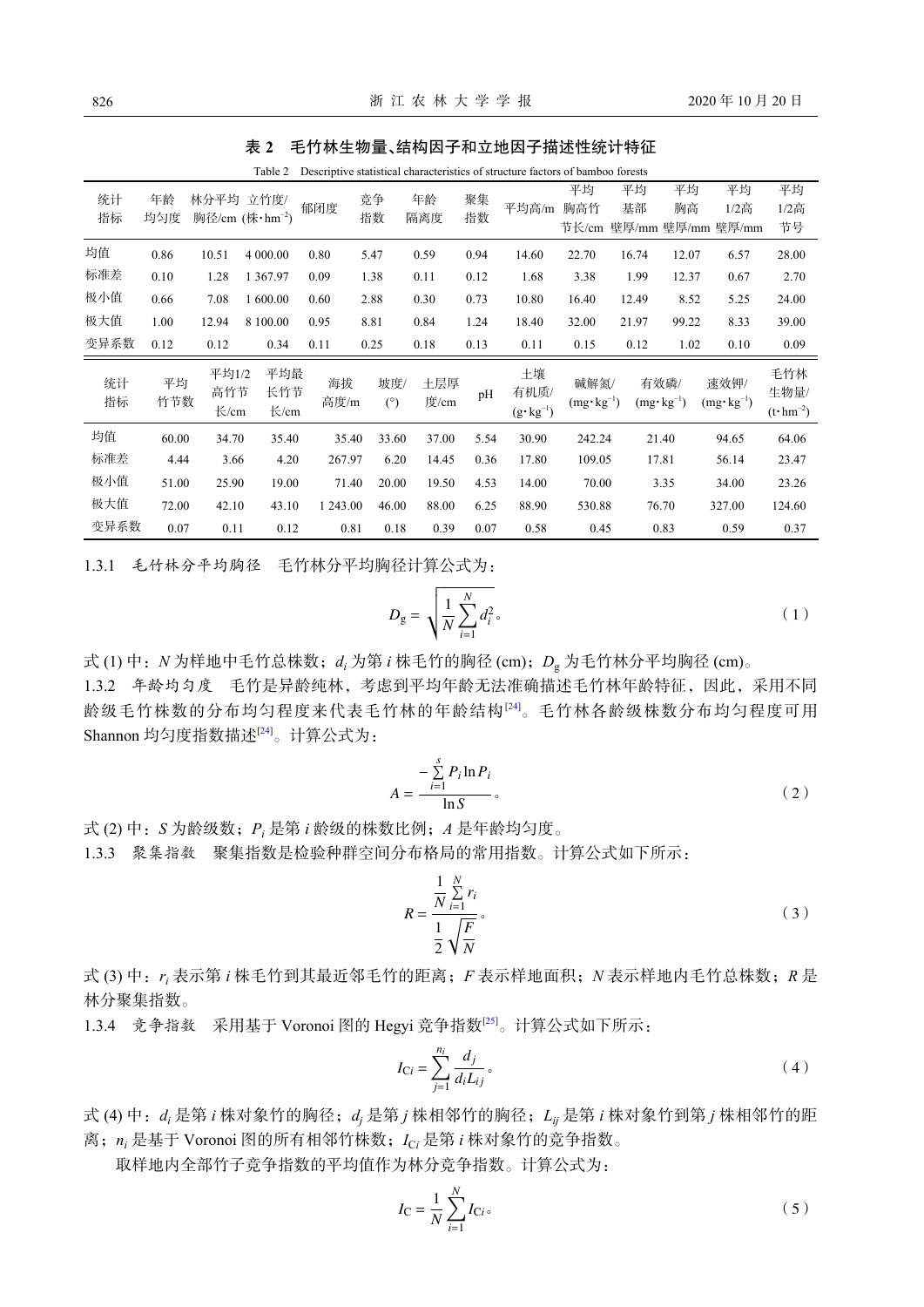式 (5) 中:*I*<sup>C</sup> 表示林分竞争指数;*N* 表示样地内毛竹总株数;*I*C*<sup>i</sup>* 表示第 *i* 空间结构单元中对象竹的竞争 指数。

1.3.5 年龄隔离度 本研究采用全混交度描述毛竹林的空间隔离度[[26\]](#page-9-0)。全混交度的计算公式为:

$$
M_{c_i} = \frac{1}{2} \left( D_i + \frac{c_i}{n_i} \right) M_i \tag{6}
$$

*D<sup>i</sup>* = 1− ∑*si p* 2 *j* ,*D<sup>i</sup>* 的取值范围为 [0, 1];*c<sup>i</sup>* 表示对象竹的最近邻竹中成对相邻竹不是同一竹龄的个数; *j*=1 *ci*  $\frac{c_i}{m_i}$ 表示最近邻竹的年龄隔离度;  $M_i$ 表示简单混交度,  $M_i$  =  $\frac{1}{n_i}$ *n* ∑*ni j*=1  $n_i$ 表示最近邻竹的株数; $\frac{\omega_i}{n}$ 表示最近邻竹的年龄隔离度; $M_i$ 表示简单混交度, $M_i$ = -  $\sum_i \nu_{i,j}$ ,如果第 *i*, 对象竹和第 *j* 最近邻竹年龄相同, v<sub>i.j</sub> =0,否则等于 1。 式 (6) 中:*Mc<sup>i</sup>* 表示第 *i* 空间结构单元中对象竹的全混交度;*D<sup>i</sup>* 表示空间结构单位的 Simpson 指数,

取样地内全部竹子年龄隔离度平均值作为林分年龄隔离度。计算公式为:

$$
M = \frac{1}{N} \sum_{i=1}^{N} M_{Ci} \tag{7}
$$

式 (7) 中:*M* 表示林分年龄隔离度;*N* 表示样地内毛竹总株数;*M*C*<sup>i</sup>* 表示第 *i* 空间结构单元中对象竹的年 龄隔离度。

1.3.6 秆形结构因子 竹秆是毛竹的主体,秆形结构是毛竹研究的重要内容之一。本研究选择 8 个具有 代表性秆形结构指标作为毛竹林分结构指标。9 个指标分别为平均高、平均竹节数、平均胸高节长、平 均 1/2 高节长、平均 1/2 高节号、平均最长竹节长、平均基部壁厚、平均胸高壁厚和平均 1/2 高壁厚。

## **1.4** 毛竹林生物量

单株毛竹生物量采用以下公式计算[[27\]](#page-9-1):

$$
W = 747.787D^{2.771} \left( \frac{0.148 \, 4A}{0.028 + A} \right)^{5.555} + 3.772 \, \text{.}
$$

式 (8) 中:*W* 为单株毛竹生物量 (kg·株−1);*A* 为单株毛竹年龄 (度);*D* 为毛竹胸径 (cm)。毛竹林生物量 指标是在计算单株毛竹生物量的基础上,累加样地中所有毛竹的生物量求得。

#### **1.5** 立地因子数量化

以坡度、坡向、坡位、土层厚度、海拔高度、土壤有机质、碱解氮、有效磷、速效钾和土壤 pH 作 为样地立地指标。坡向与坡位为描述性指标,对其进行数量化。坡位分为 3 个等级:上坡为 1, 中坡为 2,下坡为 3<sup>[[28](#page-9-2)]</sup>。坡向分为 3 个等级:阳坡为 1,阴坡为 2,半阴半阳坡为 3<sup>[\[29\]](#page-9-3)</sup>。立地因子描述性统计见 [表](#page-3-0) [2](#page-3-0)。

### **1.6** 统计分析方法

采用随机森林和结构方程模型相结合的方法,分析毛竹林生物量与立地因子和结构因子之间的关 系。首先,采用随机森林,从立地因子和结构因子中筛选出影响毛竹林生物量的主导因子,然后,利用 结构方程模型分析主导因子对毛竹林生物量的直接、间接和总影响。

1.6.1 随机森林 随机森林通过自助法重采样 (bootstrap) 从 *n* 个原始样本集中有放回地重复随机抽取 *n* 个样本生成袋内数据,未被采样的数据作为袋外数据 (out-of-bag data)。袋外数据作为测试集用于计算 袋外误差 (out-of-bag error)。袋内数据作为决策树的根节点,在决策树的每个节点处随机选择 *m* 个特征 (mtry),并在 *m* 个特征中选择 1 个最具有分类能力的特征进行分裂,决策树最大限度地生长,不做任何 修剪,所有决策树组合成随机森林。随机森林可以用于分类和回归,当用于回归时,将所有决策树预测 值的平均值作为最终值。本研究通过置换检验,根据袋外观测值和模型预测值之间均方误差的增加量 (IncMSE) 来评估特征变量的重要性[\[13](#page-8-6),[30\]](#page-9-4)。根据特征变量的重要性及影响显著性判断影响毛竹林生物量的 主导因子。随机森林分析均通过 R 3.5.3 进行, 随机森林的建立基于 randomForest 包完成, 变量的显著 性和重要性基于 rfPermute 包完成。

1.6.2 结构方程模型 结构方程模型可以量化变量之间的直接和间接影响,检验整体模型是否具有统计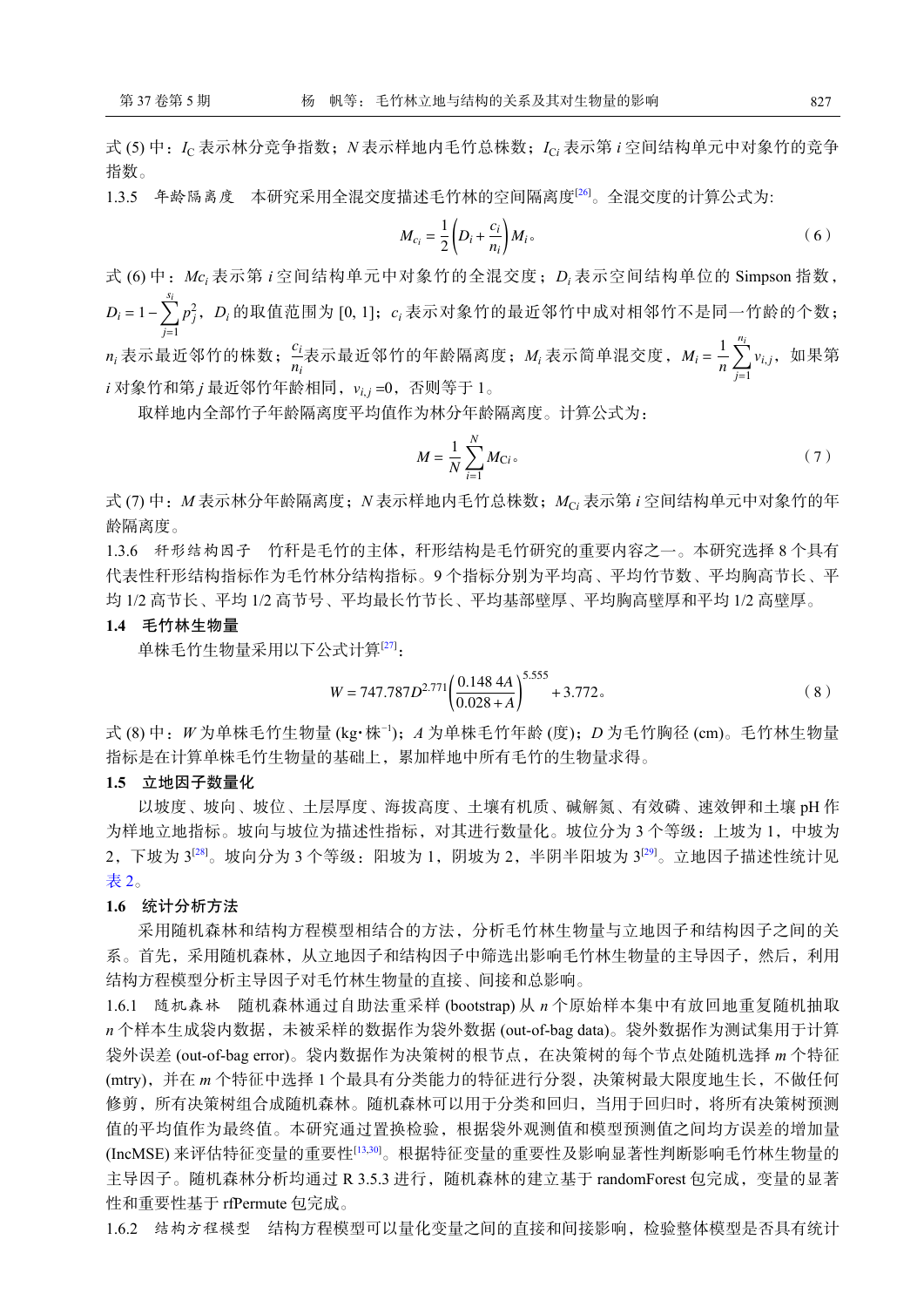学意义,并提供对数据的准确描述。结构方程模型分析过程主要包括以下 3 个步骤。①模型设定:基于 已有知识和理论分析,预设因子之间的关系,构造初始模型。②模型估计:在估计拟合指标时采用卡方 检定,估计参数时采用极大似然估计法。为更好满足结构方程模型的正态性和线性假设,结构方程模型 分析所用数据均进行自然对数转换[[23\]](#page-8-15)。③模型评价与修正:根据卡方统计量相对应的 *P* 值、拟合优度指 数 (goodness of fit,  $I_{\text{GFI}}$ )、相对拟合指数 (comparative fit index,  $I_{\text{CFI}}$ ) 和标准化残差均方根 (standardized root mean square residual,  $R_{SRMR}$ ) 来评价模型, 具体的准则为 *P≥0.05, I<sub>GEI</sub>*>0.95,  $I_{CET}$ ≥0.95,  $R_{SRMR}$  < 0.08<sup>[\[31](#page-9-5)−[32\]](#page-9-6)</sup>。若模型拟合效果不佳,根据路径修正系数和理论分析对模型进行修正。结构方程模型的建立 及运算均通过软件 AMOS 21.0 完成。

2 结果与分析

#### **2.1** 基于随机森林筛选影响毛竹林生物量的主导因子

采用随机森林,从立地因子和结构因子中分别筛选出影响毛竹林生物量的主导因子。各特征变量的 重要性及影响显著性[如图](#page-5-0) [1](#page-5-0) 和[图](#page-5-1) [2](#page-5-1) 所示。[由图](#page-5-0) [1](#page-5-0) 可见:结构因子中立竹度、竞争指数和林分平均胸径对 毛竹林生物量的影响达极显著水平 (*P*<0.01),3 个特征变量的均方误差增加量分别为 16.89%、 14.25% 和 10.68%。由[图](#page-5-1) [2](#page-5-1) 可见:立地因子中海拔高度和土层厚度对毛竹林生物量的影响达显著 (*P*<0.05) 或极显著水平 (*P*<0.01),2 个特征变量的均方误差增加量分别为 3.52% 和 9.33%。这表明立竹 度、林分平均胸径、竞争指数、土层厚度和海拔高度是立地因子和结构因子中影响毛竹林生物量的主导 因子。随机森林分析结果表明:毛竹秆形结构因子对毛竹林生物量影响较小,可能的原因是受物种遗传 特性影响,毛竹林整体秆形结构因子差异较小[\[33](#page-9-7)−[34\]](#page-9-8),因此对毛竹林生物量影响较小。

<span id="page-5-1"></span><span id="page-5-0"></span>

#### **2.2** 基于结构方程模型分析主导因子对毛竹林生物量的影响

模型运行结果见[图](#page-6-0) [3B](#page-6-0)。根据模型评价及检验指标(x<sup>2=4.888, P=0.180, R<sub>SRMR</sub>=0.083 8, I<sub>CFI</sub>=0.994 0,</sup> 立地因子对林分结构有一定的影响[[1,](#page-7-0) [35](#page-9-9)],林分结构之间也存在一定的关系[36-[37](#page-9-11)]。在此基础上,预设 5 个主导因子之间的影响路径,建立主导因子与生物量关系的结构方程模型,初始模型如[图](#page-6-0) [3A](#page-6-0) 所示, *IG*FI=0.969 0)。可见,初始模型中所预设的路径能够被接受,也能较好体现所采集的数据。由[图](#page-6-0) [3](#page-6-0)B 可 知:立竹度、林分平均胸径和海拔高度对毛竹林生物量有显著的直接影响,它们之间的标准化通径系数 分别为 0.914(*P*<0.001)、0.739(*P*<0.001) 和−0.069(*P*<0.001)。土层厚度和竞争指数对毛竹林生物量没有 显著的直接影响,但通过显著影响其他因子间接影响毛竹林生物量。土层厚度通过显著影响立竹度和林 分平均胸径间接影响毛竹林生物量。竞争指数通过显著影响林分平均胸径间接影响毛竹林生物量。竞争 指数和立竹度之间的路径系数为 0.871(*P*<0.001),说明通过挖笋、伐竹等手段是调节林分竞争水平的有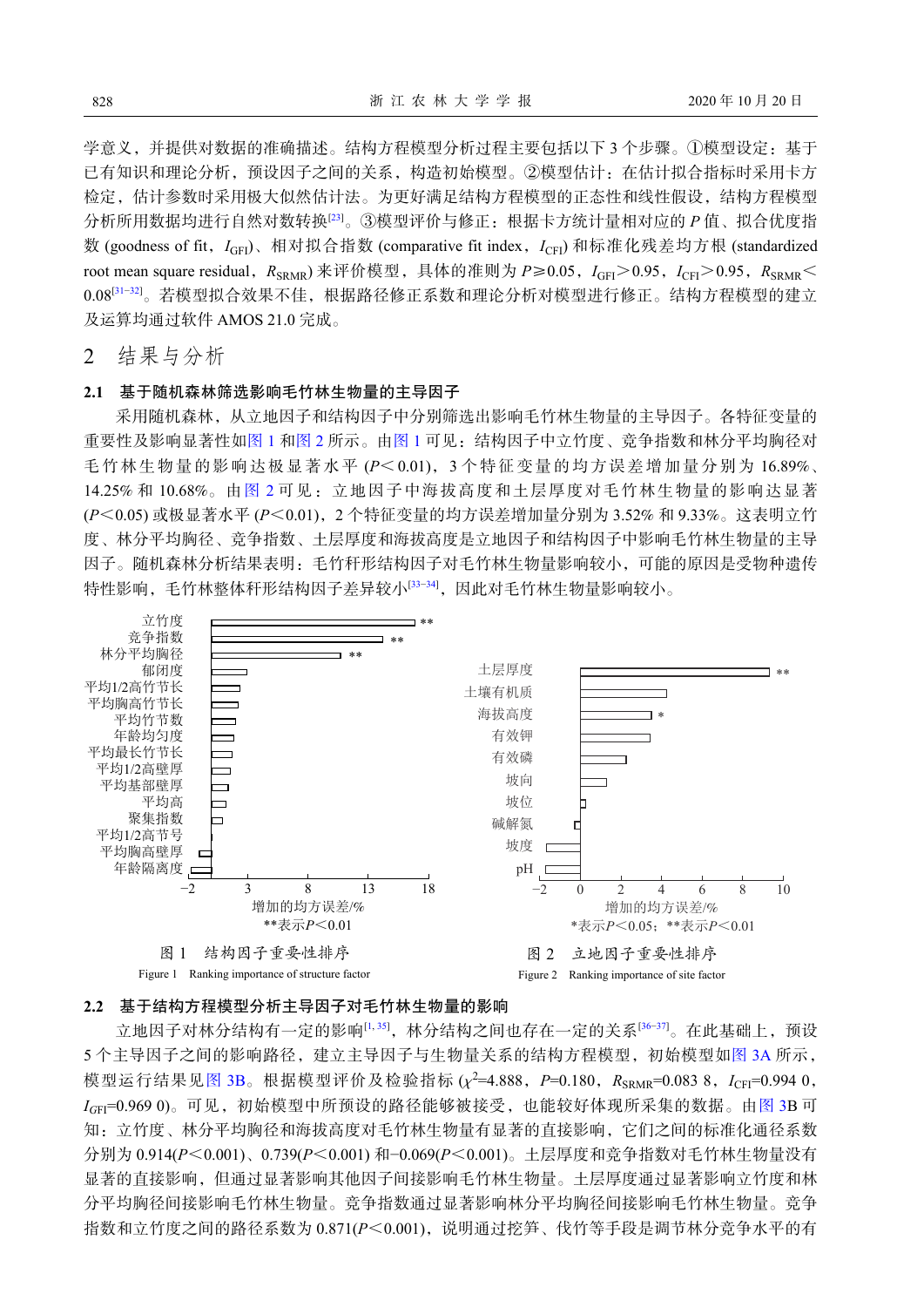<span id="page-6-0"></span>

 $R_{SPMR}$ =0.084,  $I_{CFI}$ =0.994,  $I_{GFI}$ = 0.969

初始模型中,单向箭头代表预设的直接影响。模型运行结果中,连续直线表示显著直接影响,线上 的值是标准化路径系数(*P*),虚线黑色箭头表示直接影响不显著。所有数据均经自然对数转换。初始 模型基于已有知识和理论分析构建,且模型整体拟合结果较好,因此并未删除不具有统计学意义的 路径 (*P*>0.05)

图 3 毛竹林生物量和主导因子的初始模型及运行结果 Figure 3 Intial model and result between stand biomass and predominant factors

效方式之一。

由[表](#page-6-1) [3](#page-6-1) 可见:林分平均胸径对毛竹林生物量 的总影响最大,达 0.739; 立竹度对毛竹林生物量 Table 3 Standardized direct, indirect and total effect of predominant 的直接影响最大,达 0.914;土层厚度对毛竹林生 -物量的间接影响最大,达 0.492;海拔高度、土层 厚度和竞争指数对毛竹林生物量的间接影响大于 直接影响;海拔高度对毛竹林生物量的总影响为 负,即随着海拔的增大,毛竹林生物量逐渐减 小,这一结论与范叶青等[[28](#page-9-2)] 研究结果一致;土层 厚度对毛竹林生物量的总影响为正,即随着土层

#### <span id="page-6-1"></span>表 **3** 主导因子对毛竹林生物量的标准化直接、 间接和总影响

factors on stand biomass

| 潜变量         | 显变量    | 直接影响     | 间接影响     | 总影响      |
|-------------|--------|----------|----------|----------|
| 毛竹林生物量 土层厚度 |        | $-0.014$ | 0.492    | 0.478    |
|             | 海拔     | $-0.069$ | $-0.215$ | $-0.284$ |
|             | 立竹度    | 0.914    | $-0.262$ | 0.652    |
|             | 林分平均胸径 | 0.739    | $\Omega$ | 0.739    |
|             | 竞争指数   | $-0.012$ | 0.325    | 0.312    |

厚度的增大,毛竹林生物量逐渐增大,这与许多研究结论一致[[1](#page-7-0),[35](#page-9-9)]。土层厚度越大,土壤含水量越高[[38](#page-9-12)], 有机质含量越高[[39](#page-9-13)],毛竹生长发育所需的养分供给越充分,故毛竹林生物量越大;立竹度和林分平均胸 径对毛竹林生物量的总影响为正。说明立竹度和林分平均胸径越大,毛竹林生物量越大,这一结论与刘 恩斌等[[8](#page-8-1)] 和范叶青等[\[4\]](#page-7-3) 研究结论一致;立竹度通过竞争指数、林分平均胸径对毛竹林生物量产生负间接 影响,间接影响为−0.262。说明随着立竹度的增加,林木内争夺阳光、养分等变得激烈,林分平均胸径 呈下降趋势,这一结论与林建忠等<sup>[\[37](#page-9-11)]</sup> 研究结论一致。立地因子对毛竹林生物量的总影响弱于结构因子 ([表](#page-6-1) [3\)](#page-6-1),可能是浙江省优越的水热条件削弱了毛竹林生物量在立地因子间的差异[[40\]](#page-9-14)。

3 讨论

立地条件是影响林木生长的重要因素。为揭示立地条件与毛竹林生物量的关系,以往的研究采用方 差分析[[4](#page-7-3)[−5](#page-7-4)]、偏相关分析[\[4](#page-7-3)] 等方法分析立地因子与毛竹林生物量的直接关系,忽视了立地因子对毛竹林生 物量的间接影响。本研究通过结构方程模型解析立地因子对毛竹林生物量的影响路径,表明立地因子主 要通过影响毛竹林生物量的构件因子 (立竹度、林分平均胸径) 间接影响毛竹林生物量。

林分结构因子及其相互关系是竹林生产经营过程结构调整的重要依据。刘恩斌等<sup>[[8\]](#page-8-1)</sup> 采用相关分析对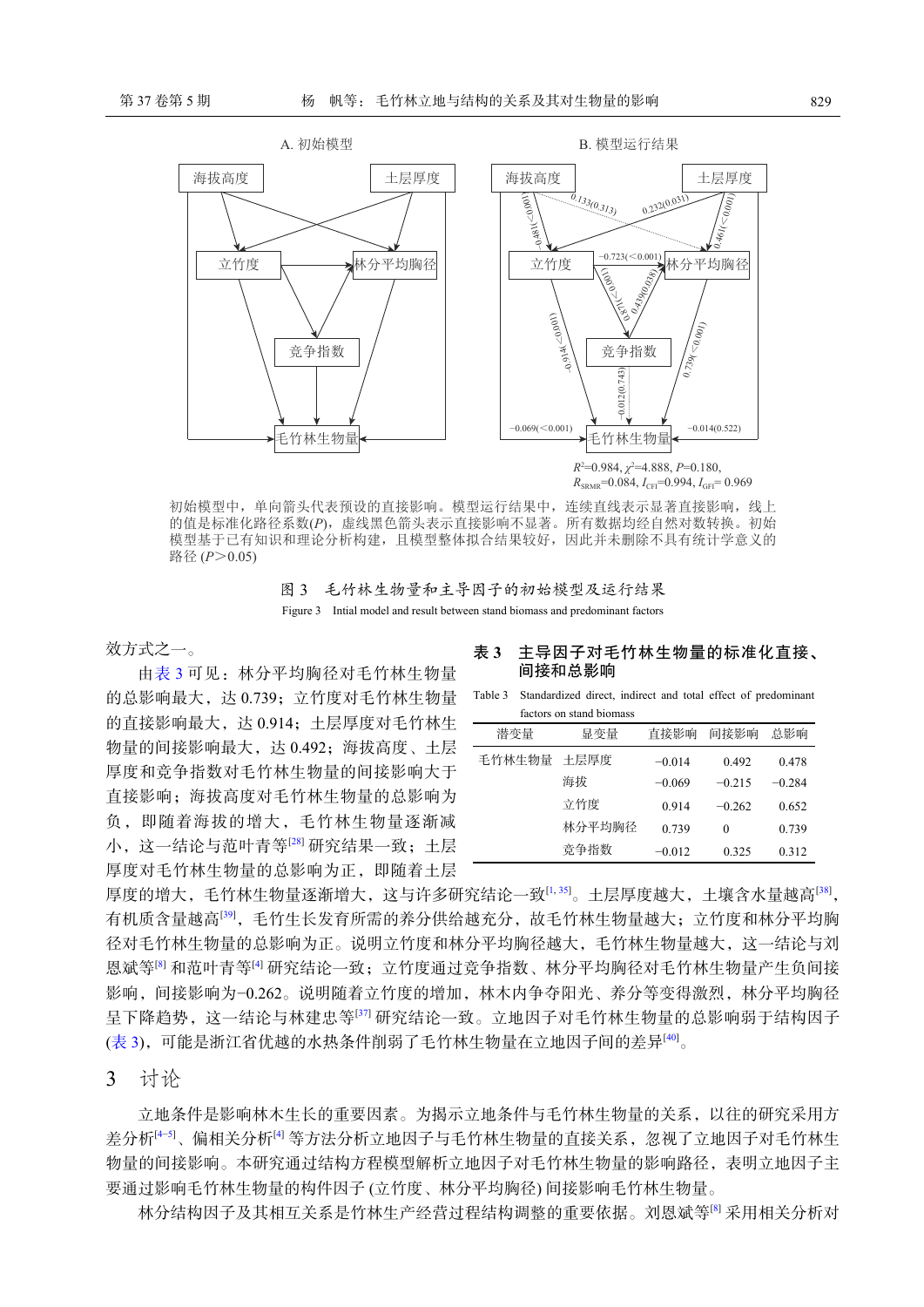立竹度和毛竹林生物量的关系进行了研究,认为立竹度和毛竹林生物量密切相关。本研究中,立竹度与 毛竹林生物量之间的路径系数达 0.914,表明立竹度对毛竹林生物量的直接影响最大,此结论与刘恩斌 等 ${}^{[8]}$  ${}^{[8]}$  ${}^{[8]}$ 研究结论一致,但与刘恩斌等 ${}^{[8]}$ 研究方法不同。本研究考虑了林分结构之间的相互影响,并应用结 构方程模型量化了立竹度对毛竹林生物量的间接影响,立竹度通过林分平均胸径和竞争指数对毛竹林生 物量产生负的间接影响 ([图](#page-6-0) [3B\)](#page-6-0),因而总影响 (0.652) 弱于直接影响 (0.914)。说明仅研究立竹度与毛竹林 生物量的直接关系,在一定程度上会高估立竹度对毛竹林生物量的正向影响。竞争指数对毛竹林生物量 没有显著的直接影响,但通过林分平均胸径对毛竹林生物量产生有正向的间接影响,即毛竹林生物量随 着竞争强度增大而增大。可能的原因是,缺乏人工管理的近自然毛竹林其竞争水平普遍较低,而过低的 竞争压力毛竹林无法达到高产。维持在适当强度竞争状态,毛竹林生物量才有可能高产<sup>[\[9](#page-8-2)]</sup>。

毛竹林具有大小年周期的动态变化特征。随着时间的推移,影响毛竹林生物量的主导因子可能发生 变化。在进一步研究中,有必要设置固定标准地进行长期监测,建立多个结构方程模型,准确解析主导 因子动态变化及其对毛竹林生物量的影响。

4 结论

本研究以少受人为干扰的毛竹林为研究对象,通过随机森林筛选立地因子和结构因子中影响毛竹林 生物量的主导因子。在此基础上,通过构建毛竹林生物量和主导因子的结构方程模型,进一步解析了主 导因子对毛竹林生物量的直接、间接和总影响,得出以下主要结论:①毛竹林生物量的形成是一个复杂 的过程,受立地、非空间结构和空间结构多因素共同影响,各因素之间并非相互独立,而是存在一定内 在联系,共同影响毛竹林的生物量。②采用随机森林,揭示了立地因子和结构因子中影响毛竹林生物量 的主导因子,包括:立竹度、林分平均胸径、竞争指数、土层厚度和海拔高度。③结构方程模型表明, 立地因子是通过影响林分结构因子对毛竹林生物量产生间接影响,林分结构因子之间的互相影响也对毛 竹林生物量有间接影响。④非空间结构因子立竹度和林分平均胸径作为毛竹林生物量的主要构件因子与 毛竹林生物量的关系最为密切,立地因子海拔高度、土层厚度和空间结构因子竞争指数主要通过影响毛 竹林生物量的构件因子而间接影响毛竹林生物量。⑤在毛竹林经营中,应当在考虑立地因子对毛竹林生 物量影响的前提下,调整并保持合理立竹度,调节林分竞争水平,以提高毛竹林生物量。

5 参考文献

- <span id="page-7-0"></span>[1] 鲁顺保, 饶玮, 彭九生, 等. 立地条件对毛竹生物量的影响研究[J]. [浙江林业科技](https://doi.org/10.3969/j.issn.1001-3776.2008.04.005), 2008, **28**(4): 22 − 27. LU Shunbao, RAO Wei, PENG Jiusheng, *et al*. Effect of site conditions on biomass of *Phyllostachys heterocycla* var. *pubescens* [J]. *[J Zhejiang For Sci Technol](https://doi.org/10.3969/j.issn.1001-3776.2008.04.005)*, 2008, **28**(4): 22 − 27.
- <span id="page-7-1"></span>[2] 漆良华, 刘广路, 范少辉, 等. 不同抚育措施对闽西毛竹林碳密度、碳储量与碳格局的影响[J]. 生态学杂志, 2009, **28**(8): 1482 − 1488.

QI Lianghua, LIU Guanglu, FAN Shaohui, *et al*. Effects of different tending measures on carbon density, storage and allocation pattern of *Phyllostachys edulis* forests in western Fujian Province [J]. *J Chin Ecol*, 2009, **28**(8): 1482 − 1488.

<span id="page-7-2"></span>[3] 唐思嘉. 毛竹林立地分类与立地质量评价研究[D]. 杭州: 浙江农林大学, 2017. TANG Sijia. *Study on Site Classification and Site Quality Evaluation of Phyllostachys pubescen Forest*[D]. Hangzhou: Zhejiang A&F University, 2017.

- <span id="page-7-3"></span>[4] 范叶青, 周国模, 施拥军, 等. 坡向坡位对毛竹林生物量与碳储量的影响[J]. [浙江农林大学学报](https://doi.org/10.3969/j.issn.2095-0756.2012.03.001), 2012, **29**(3): 321 − 327. FANG Yeqing, ZHOU Guomo, SHI Yongjun, *et al*. Relationship of slope aspect and position on biomass and carbon storage in a *Phyllostachys edulis* stand [J]. *J Zhejiang A*&*F Univ*, 2012, **29**(3): 321 − 327.
- <span id="page-7-4"></span>[5] 王晨. 外界因素对皖南毛竹地上生物量以及竹笋生长特性的影响[D]. 合肥: 安徽农业大学, 2014. WANG Chen. *Effects of Extraneous Factors on the Moso Bamboo Aboveground Biomass and Bamboo Shoots Growth Characteristics*[D]. Hefei: Anhui Agriculture University, 2014.
- <span id="page-7-5"></span>[6] 姚爱静, 朱清科, 张宇清, 等. 林分结构研究现状与展望[J]. [林业调查规划](https://doi.org/10.3969/j.issn.1671-3168.2005.02.018), 2005, **30**(2): 70 − 76. YAO Aijing, ZHU Qingke, ZHANG Yuqing, *et al*. Present situation and prospect of the study on stand structure [J]. *[For](https://doi.org/10.3969/j.issn.1671-3168.2005.02.018) [Invent Plann](https://doi.org/10.3969/j.issn.1671-3168.2005.02.018)*, 2005, **30**(2): 70 − 76.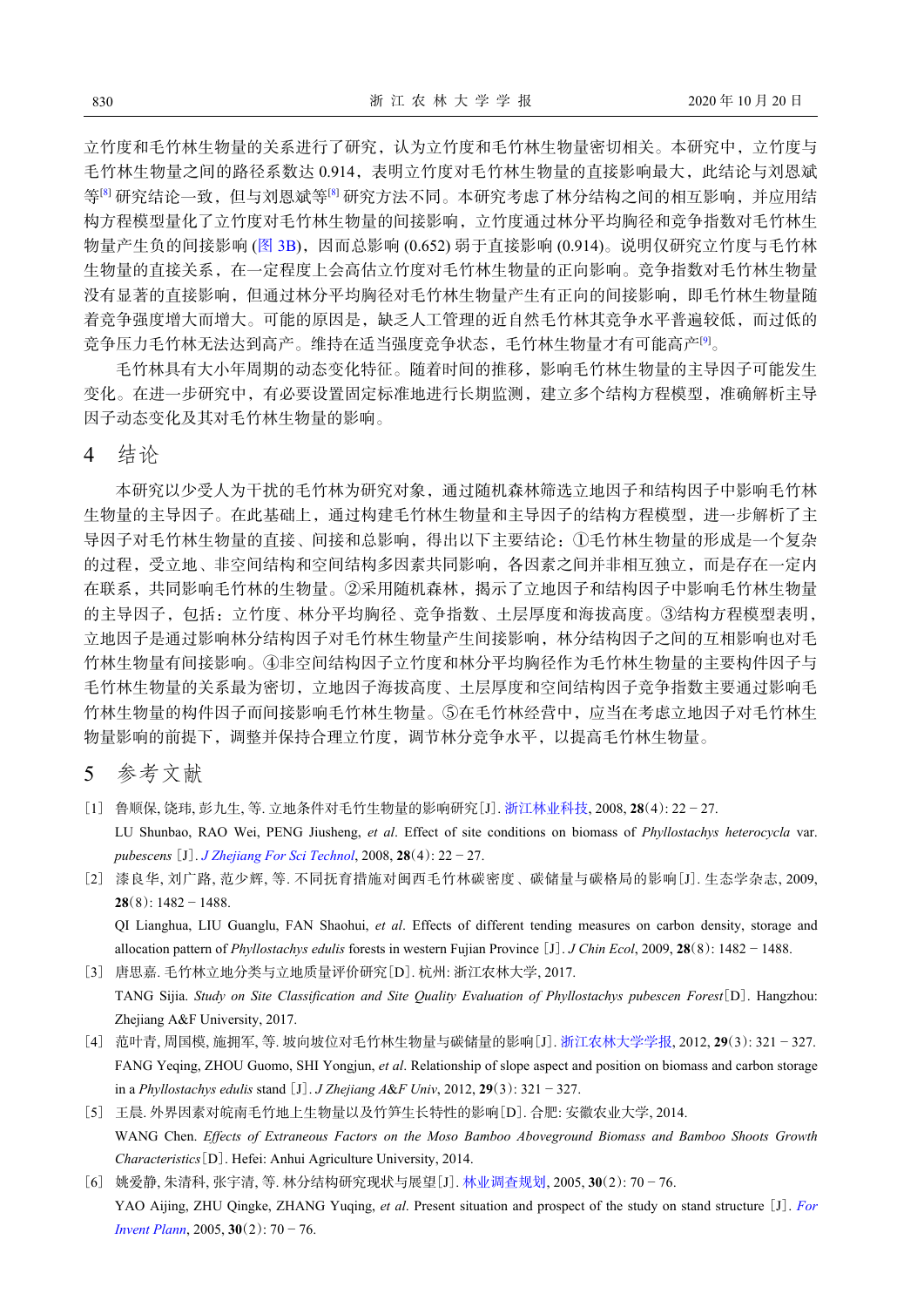- <span id="page-8-0"></span>[7] 余林. 皖南毛竹林密度效应研究[D]. 北京: 中国林业科学研究院, 2011. YU Lin. *Study on Density Effect of Phyllostachys edulis Stands in Southern Anhui Province*[D]. Beijing: Chinese Academy of Forestry, 2011.
- <span id="page-8-1"></span>[8] 刘恩斌, 施拥军, 李永夫, 等. 浙江毛竹林分非空间结构特征及其动态变化[J]. 林业科学, 2013, **49**(9): 1 − 7. LIU Enbin, SHI Yongjun, LI Yongfu, *et al*. Non spatial structural characteristic of moso bamboo forest and its dynamics in Zhejiang Province [J]. *Sci Silv Sin*, 2013, **49**(9): 1 − 7.
- <span id="page-8-2"></span>[9] 汤孟平, 徐文兵, 陈永刚, 等. 天目山近自然毛竹林空间结构与生物量的关系[J]. [林业科学](https://doi.org/10.11707/j.1001-7488.20110801), 2011, **47**(8): 1 − 6. TANG Mengping, XU Wenbing, CHEN Yonggang, *et al*. Relationship between spatial structure and biomass of a close-tonature *Phyllostachys edulis* stand in Tianmu Mountain [J]. *[Sci Silv Sin](https://doi.org/10.11707/j.1001-7488.20110801)*, 2011, **47**(8): 1 − 6.
- <span id="page-8-3"></span>[10] 汤孟平, 刘恩斌, 仇建习, 等. 毛竹林结构分析[M]. 北京: 科学出版社, 2017.
- <span id="page-8-4"></span>[11] BREIMAN L. Random forests [J]. *[Mach Learn](https://doi.org/10.1023/A:1010933404324)*, 2001, **45**(1): 5 − 32.
- <span id="page-8-5"></span>[12] OLSHEN R A, BREIMAN L, FRIEDMAN J H, *et al*. *Classification and Regression Trees* [M]. Chicago: Chapman and Hall, 1984.
- <span id="page-8-6"></span>[13] LIAW A, WIENER M. Classification and regression by random forest [J]. *R News*, 2002, **2**(3): 18 − 22.
- <span id="page-8-7"></span>[14] BREIMAN L. Statistical modeling: the two cultures [J]. *Stat Sci*, 2001, **16**(3): 199 − 231.
- <span id="page-8-8"></span>[15] LIN Nan, WU Baolin, JANSEN R, *et al*. Information assessment on predicting protein-protein interactions [J]. *[Bmc Bioinf](https://doi.org/10.1186/1471-2105-5-154)*, 2004, **5**(1): 154 − 159.
- [16] 梁慧玲, 林玉蕊, 杨光, 等. 基于气象因子的随机森林算法在塔河地区林火预测中的应用[J]. 林业科学, 2016, **52**(1): 89 − 98.

LIANG Huiling, LIN Yurui, YANG Guang, *et al*. Application of random forest algorithm on the forest fire prediction in Tahe Area based on meteorological factors [J]. *Sci Silv Sin*, 2016, **52**(1): 89 − 98.

<span id="page-8-9"></span>[17] 陈亮, 周国模, 杜华强, 等. 基于随机森林模型的毛竹林 CO<sup>2</sup> 通量模拟及其影响因子[J]. [林业科学](https://doi.org/10.11707/j.1001-7488.20180801), 2018, **54**(8): 1 − 12.

CHEN Liang, ZHOU Guomo, DU Huaqiang, *et al*. Simulation of CO<sub>2</sub> flux and controlling factors in moso bamboo forest using random forest algorithm [J]. *[Sci Silv Sin](https://doi.org/10.11707/j.1001-7488.20180801)*, 2018, **54**(8):  $1 - 12$ .

- <span id="page-8-10"></span>[18] CUTLER D R, EDWARDS T C, BEARD K H, *et al*. Random forests for classification in ecology [J]. *[Ecology](https://doi.org/10.1890/07-0539.1)*, 2007, **88**(11): 2783 − 2792.
- <span id="page-8-11"></span>[19] 吴兆龙, 丁晓. 结构方程模型的理论、建立与应用[J]. [科技管理研究](https://doi.org/10.3969/j.issn.1000-7695.2004.06.031), 2004, **24**(6): 90 − 92. WU Zhaolong, DING Xiao. Theory, establishment and application of structural equation model [J]. *[Sci Technol Manage](https://doi.org/10.3969/j.issn.1000-7695.2004.06.031) [Res](https://doi.org/10.3969/j.issn.1000-7695.2004.06.031)*, 2004, **24**(6): 90 − 92.
- <span id="page-8-12"></span>[20] LALIBERTÉ E, TYLIANAKIS J M. Cascading effects of long-term land-use changes on plant traits and ecosystem functioning  $[J]$ . *[Ecology](https://doi.org/10.1890/11-0338.1)*, 2012, 93(1): 145 – 155.
- <span id="page-8-13"></span>[21] STOMP M, HUISMAN J, MITTELBACH G G, *et al*. Large-scale biodiversity patterns in freshwater phytoplankton [J]. *[Ecol](https://doi.org/10.1890/10-1023.1)*, 2011, **92**(11): 2096 − 2107.
- <span id="page-8-14"></span>[22] 黄兴召, 许崇华, 徐俊, 等. 利用结构方程解析杉木林生产力与环境因子及林分因子的关系[J]. 生态学报, 2017, **37**(7): 2274 − 2281.

HUANG Xingzhao, XU Chonghua, XU Jun, *et al*. Structural equation model analysis of the relationship between environmental and stand factors and net primary productivity in *Cunninghamia lanceolata* forests [J]. *Acta Ecol Sin*, 2017, **37**(7): 2274 − 2281.

- <span id="page-8-15"></span>[23] KANG Muyi, DAI Cheng, JI Wenyao, *et al*. Biomass and its allocation in relation to temperature, precipitation, and soil nutrients in Inner Mongolia grasslands, China [J]. *PLoS One*, 2013, **8**(7): e69561. doi: 10.1370/journal.pone.0069561.
- <span id="page-8-16"></span>[24] 汤孟平, 徐文兵, 陈永刚, 等. 毛竹林空间结构优化调控模型[J]. [林业科学](https://doi.org/10.11707/j.1001-7488.20130118), 2013, **49**(1): 120 − 125. TANG Mengping, XU Wenbing, CHEN Yonggang, *et al*. Spatial structure optimizing adjustment and control model of *Phyllostachys edulis* stand [J]. *[Sci Silv Sin](https://doi.org/10.11707/j.1001-7488.20130118)*, 2013, **49**(1): 120 − 125.
- <span id="page-8-17"></span>[25] 汤孟平, 陈永刚, 施拥军, 等. 基于 Voronoi 图的群落优势树种种内种间竞争[J]. [生态学报](https://doi.org/10.3321/j.issn:1000-0933.2007.11.039), 2007, **27**(11): 4707 − 4716. TANG Mengping, CHEN Yonggang, SHI Yongjun, *et al*. I[ntraspecific an](https://doi.org/10.3321/j.issn:1000-0933.2007.11.039)d interspecific competition analysis of community dominant plant populations based on Voronoi diagram [J]. *[Acta Ecol Sin](https://doi.org/10.3321/j.issn:1000-0933.2007.11.039)*, 2007, **27**(11): 4707 − 4716.